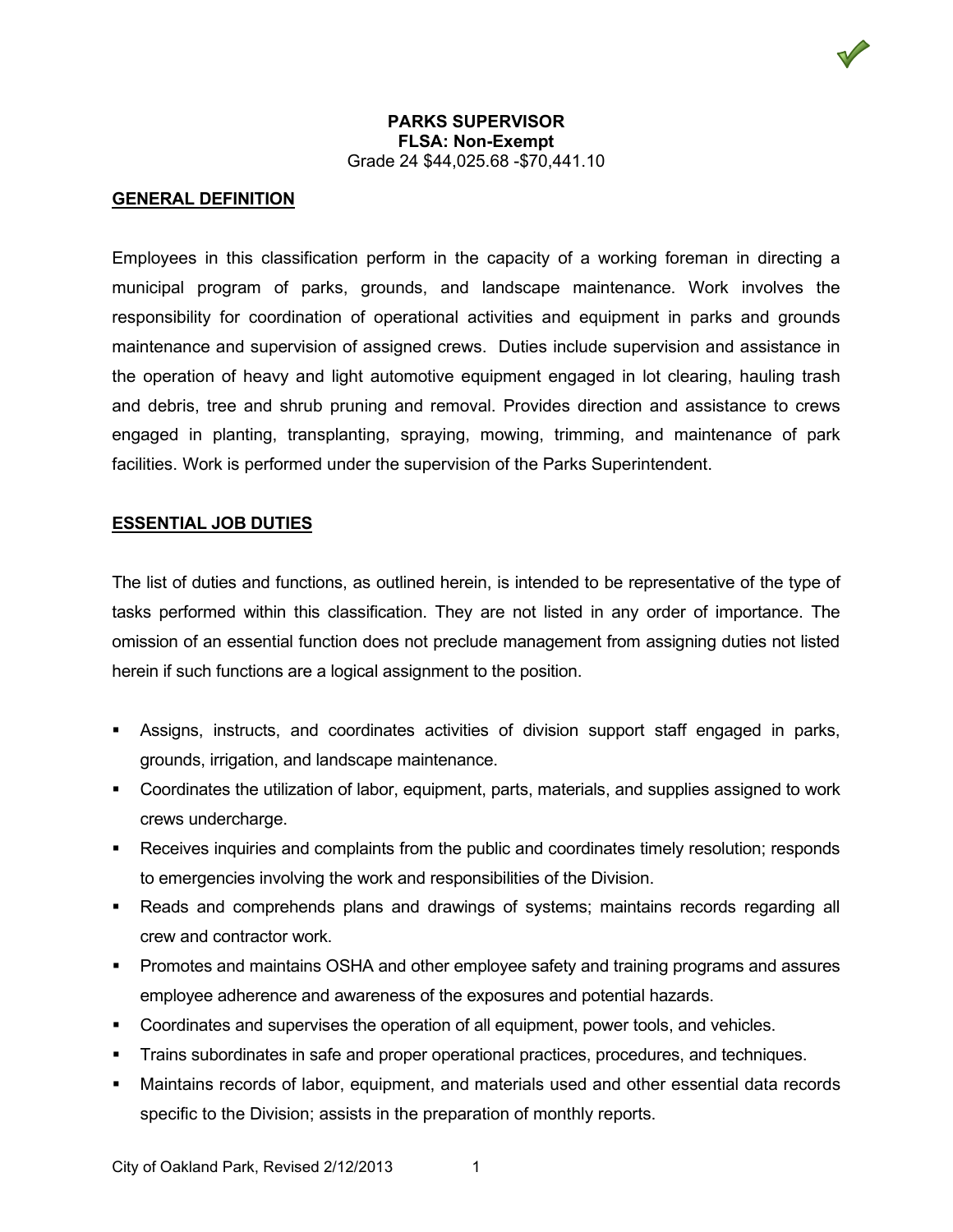- **Performs manual labor and operates assigned equipment, tools, or vehicles as needed.**
- Monitors work in progress and assists as needed; provides guidance and instruction in the more complex aspects of the work.
- Tests and inspects completed projects/tasks for adherence to work orders, job specifications, and applicable regulatory standards.
- Ensures compliance with all applicable laws, ordinances, codes, administrative, and safety policies.
- **Requires regular attendance to scheduled work shifts.**

# **KNOWLEDGE, SKILLS & ABILITIES**

- Substantial knowledge of grounds, parks, and landscape maintenance.
- Working knowledge of the use of park maintenance equipment and tools used in maintenance and repair work.
- Skill in operation and care of light maintenance and medium automotive equipment.
- Working knowledge of landscaping, including care and installation of a variety of plants, trees, and flowers.
- Ability to give clear and specific verbal or written instructions as well as to understand and follow verbal or written instructions.
- Ability to coordinate schedules and supervise employees located in the field.
- Ability to utilize computers and standard office environment applications, e.g., word processors, spreadsheets, email.
- Ability to establish and maintain effective working relationships with other employees and to meet and deal tactfully with the general public.
- Communicates with co-workers, management, citizens, and others in a courteous and professional manner.
- Conforms with and abides by all departmental and City regulations, policies, work procedures, and instructions.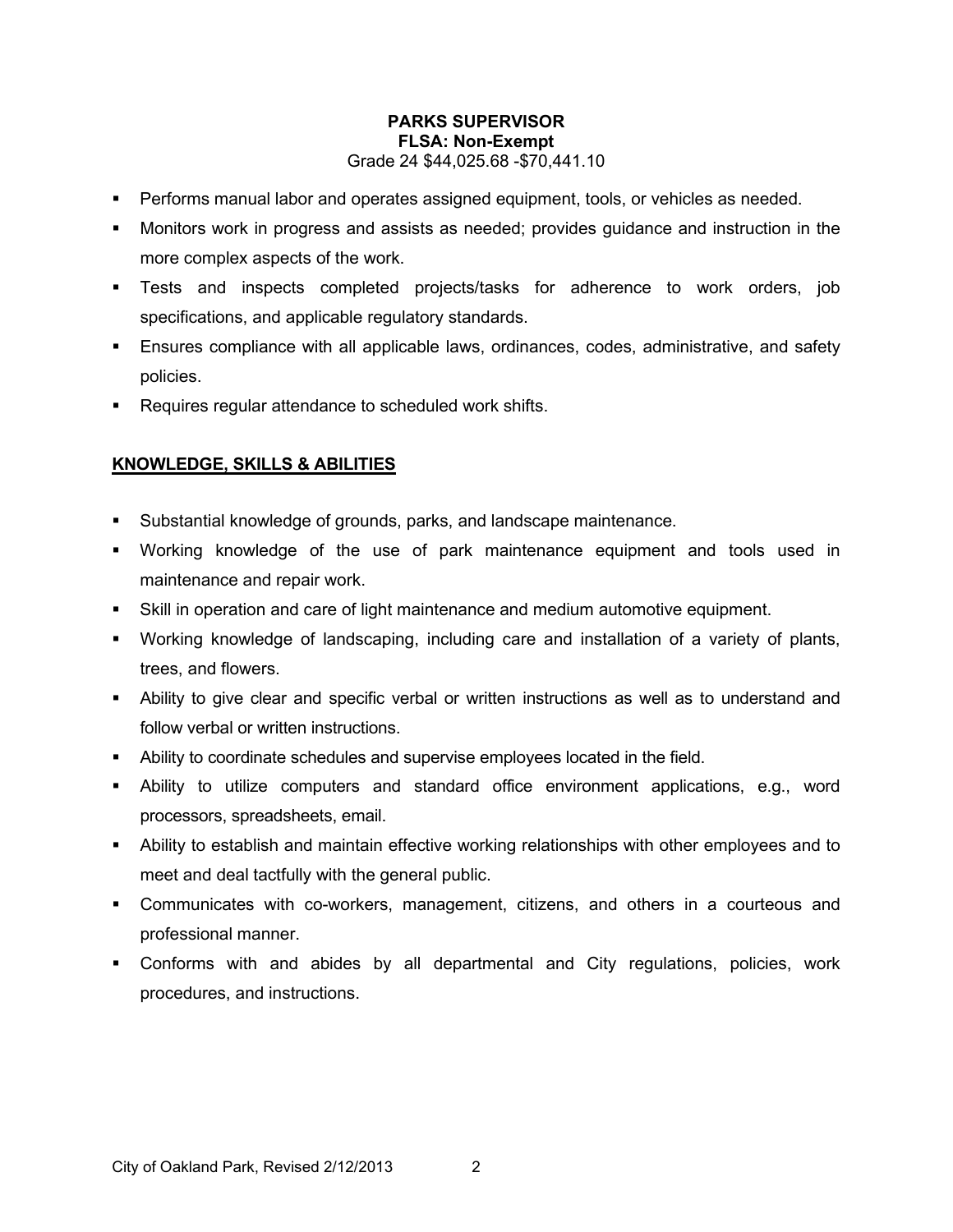## **MINIMUM ACCEPTABLE EDUCATION, TRAINING & EXPERIENCE**

High school diploma or GED equivalent; supplemented by five (5) years progressively knowledgeable experience in the grounds and landscape maintenance field, with experience in a lead worker or supervisory capacity and demonstrated technical skills in the more complex aspects of the work. Must hold a State of Florida Class B Driver's License. Certification as an Ornamental & Turf Spray Technician and Management of Traffic (MOT) training. Position may be required to be on call, including nights, holidays and weekends.

## **PHYSICAL REQUIREMENTS**

The City of Oakland Park is an Equal Opportunity Employer. In compliance with the Americans with Disabilities Act (42 U.S. C. 12101 et. seq.), the City of Oakland Park will provide reasonable accommodations to qualified individuals with disabilities and encourages both prospective and current employees to discuss potential accommodations with the employer. The physical demands described here are representative of those that must be met by an employee to successfully perform the essential functions of this job.

- The employee is frequently required to climb, balance, stoop, kneel, crouch, or crawl.
- Must be able to operate objects, tools or controls and reach with arms and hands.
- Must be able to remain outdoors for extended periods in high heat and humidity conditions.
- Traverse rough terrain, walk up or down stairwells, ladders, slopes or steps.
- The employee must frequently lift and/or move up to 75 pounds.
- Vision ability includes close and peripheral vision, color distinction, and depth perception.
- **Must be able to work in close and confined spaces.**
- **Written and oral communication skills.**